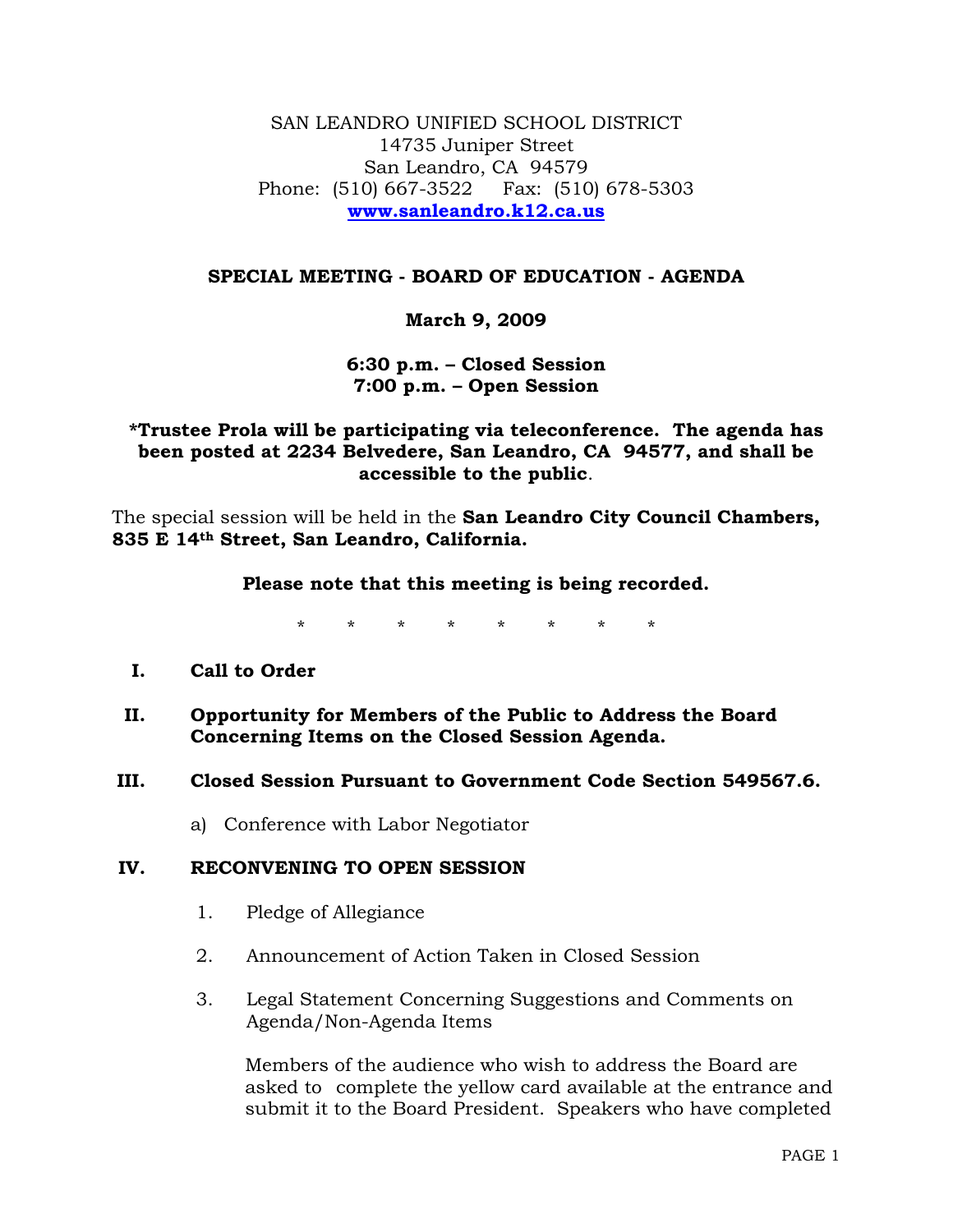the card will be called when the item is reached on the agenda or, for non-agenda items, during the Public Testimony. Cards are to be turned in before the item is reached on the agenda. Please note that this meeting is being recorded.

 State law prohibits the Board of Education from taking any action on or discussing items that are not on the posted agenda except to A) briefly respond to statements made or questions posed by the public in attendance; B) ask questions for clarification; C) provide a reference to a staff member or other resource for factual information in response to the inquiry; or D) ask a staff member to report back on the matter at the next meeting and/or put it on a future agenda. (Government Code Section 54954.2(a))

4. Approve the Special Meeting Agenda for March 9, 2009

Motion Second Vote

# **V. PRESENTATION**

Staff will present recent highlighted information from School Services of California on **The New State Budget: Revising Your Budget and Programs**. The presentation will also include information on the requirements for the Public Hearing (scheduled for the March 17, 2009, Board meeting), and the District's plan in response to this information.

# **VI. PUBLIC TESTIMONY ON NON-AGENDA ITEMS**

#### **VII. REPORTS**

Correspondence Student Board Member Report Union Representative Report Superintendent's Report Board Committee Reports

- Communications
- Facilities/Technology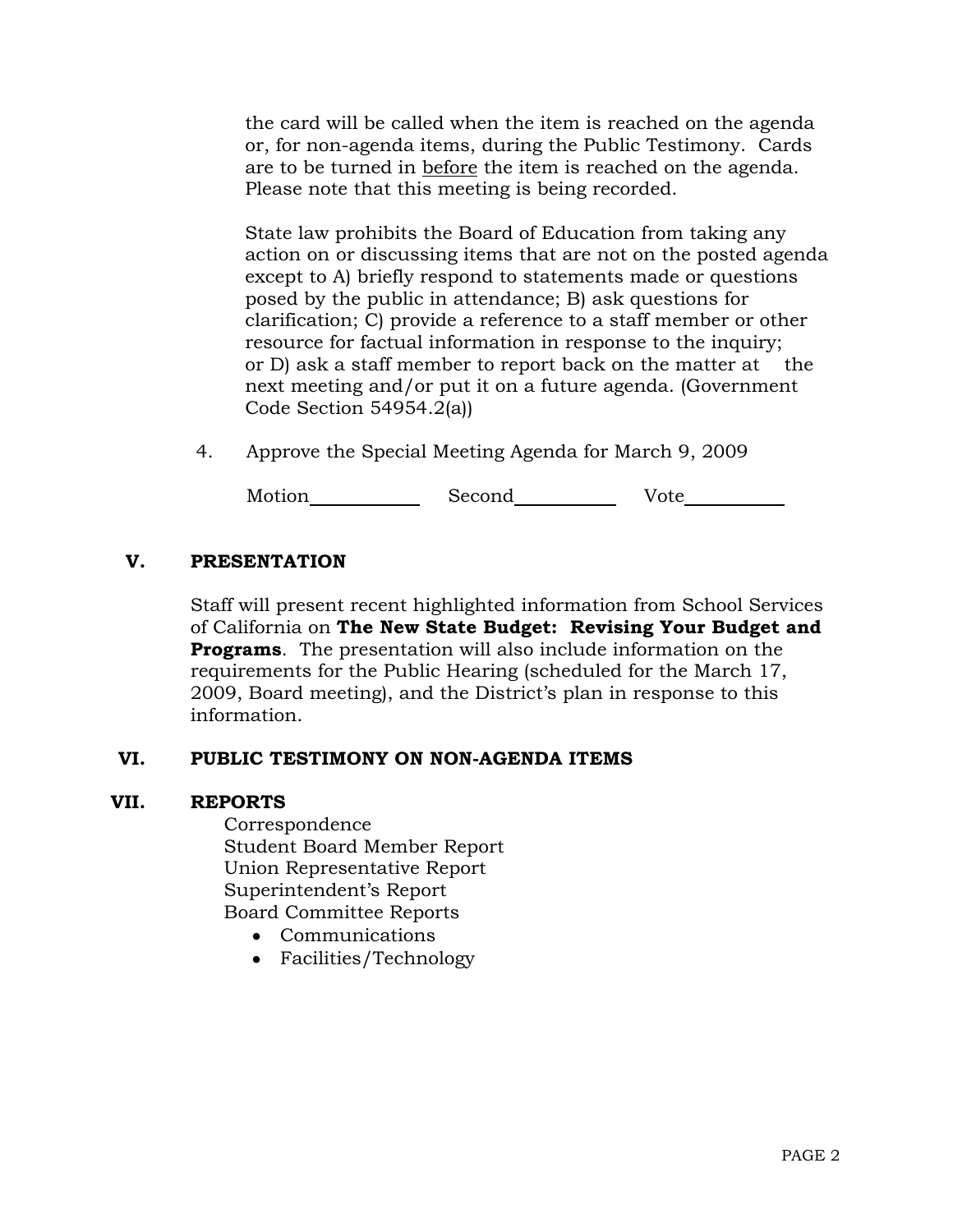### **VIII. ACTION ITEMS**

These items are presented for action at this time. Some may have been reviewed at a previous meeting.

#### Human Resources

| $2.1 - A$<br>Resolution #09-19,<br>Reducing and/or<br>Eliminating Specially<br>Funded and General<br>Funded Classified | <b>Staff Recommendation:</b><br>Adopt Resolution #09-19, Reducing<br>and/or Eliminating Specially Funded<br>and General Funded Classified<br>Services.                                             |  |
|------------------------------------------------------------------------------------------------------------------------|----------------------------------------------------------------------------------------------------------------------------------------------------------------------------------------------------|--|
| Services                                                                                                               | Motion<br>Second<br>Vote                                                                                                                                                                           |  |
| <b>Business Operations</b>                                                                                             |                                                                                                                                                                                                    |  |
| $4.1 - A$<br><b>Ongoing Budget</b><br>Reductions for 2009-<br>10 and 2010-11                                           | <b>Staff Recommendation:</b><br>Approve budget reductions of \$3.0<br>million for 2009-10 and \$3.2 million for<br>$2010-11$ . This \$3.2 million will be<br>ongoing until the Board rescinds them |  |

Motion Second Vote

#### **IX. CONFERENCE ITEMS**

These items are submitted for advance planning and to assist the Board in establishing future agenda items. The Board may, however, take action on the following:

when funding occurs.

### General Services

| $1.1$ -CF                   | <b>Staff Recommendation:</b>         |  |
|-----------------------------|--------------------------------------|--|
| 2009 California             | The Board will discuss and consider  |  |
| <b>School Boards</b>        | submitting a ballot for the 2009     |  |
| <b>Association Delegate</b> | California School Boards Association |  |
| <b>Assembly Election</b>    | Delegate Election.                   |  |
|                             |                                      |  |
|                             |                                      |  |